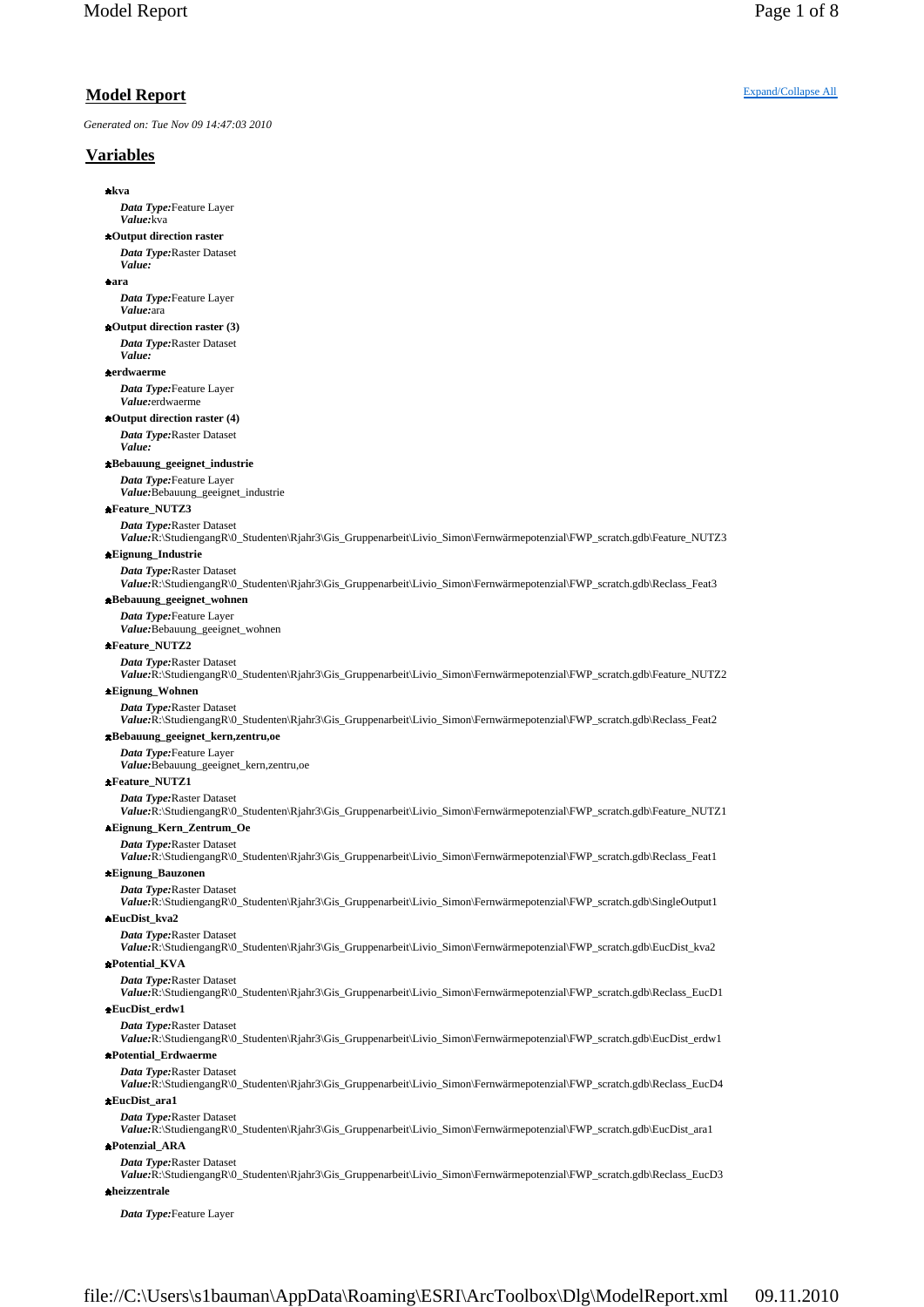### *Value:*heizzentrale

### **EucDist\_heiz1**

*Data Type:*Raster Dataset

*Value:*R:\StudiengangR\0\_Studenten\Rjahr3\Gis\_Gruppenarbeit\Livio\_Simon\Fernwärmepotenzial\FWP\_scratch.gdb\EucDist\_heiz1 **Potential Heizzentrale**

### *Data Type:*Raster Dataset

*Value:*R:\StudiengangR\0\_Studenten\Rjahr3\Gis\_Gruppenarbeit\Livio\_Simon\Fernwärmepotenzial\FWP\_scratch.gdb\Reclass\_EucD2

### **energieholz**

*Data Type:*Feature Layer *Value:*energieholz

### **EucDist\_ener1**

*Data Type:*Raster Dataset

*Value:*R:\StudiengangR\0\_Studenten\Rjahr3\Gis\_Gruppenarbeit\Livio\_Simon\Fernwärmepotenzial\FWP\_scratch.gdb\EucDist\_ener1

### **Potential Energieholz**

*Data Type:*Raster Dataset

*Value:*R:\StudiengangR\0\_Studenten\Rjahr3\Gis\_Gruppenarbeit\Livio\_Simon\Fernwärmepotenzial\FWP\_scratch.gdb\Reclass\_EucD5 **Potential\_Quelle**

### *Data Type:*Raster Dataset

*Value:*R:\StudiengangR\0\_Studenten\Rjahr3\Gis\_Gruppenarbeit\Livio\_Simon\Fernwärmepotenzial\FWP\_scratch.gdb\SingleOutput3 **Fernwärmepotential**

### *Data Type:*Raster Dataset

*Value:*R:\StudiengangR\0\_Studenten\Rjahr3\Gis\_Gruppenarbeit\Livio\_Simon\Fernwärmepotenzial\FWP\_scratch.gdb\SingleOutput2 **Output direction raster (2)**

#### *Data Type:*Raster Dataset

*Value:*

### **Output direction raster (5)**

*Data Type:*Raster Dataset *Value:*

### **Processes**

#### **Euclidean Distance**

*Tool Name:*Euclidean Distance

*Tool Source:*C:\Program Files (x86)\ArcGIS\ArcToolbox\Toolboxes\Spatial Analyst Tools.tbx\Distance\EucDistance

**Parameters:**

| Name                                                       | <i>Direction</i> | Type            | Data Type                                 | Value                                                                                                                           |
|------------------------------------------------------------|------------------|-----------------|-------------------------------------------|---------------------------------------------------------------------------------------------------------------------------------|
| <b>Input raster or feature</b> Input<br><b>source data</b> |                  |                 | Required  Composite <br><b>Geodataset</b> | kva                                                                                                                             |
| <b>Output distance raster</b> Output                       |                  |                 | Required Raster Dataset                   | $\mathbb{R}$ :\StudiengangR\0_Studenten\Rjahr3<br>Gis Gruppenarbeit\Livio Simon\Fernwärmepotenzial\FWP scratch.gdb\EucDist kva2 |
| Maximum distance                                           | Input            | Optional Double |                                           | 3000                                                                                                                            |
| Output cell size                                           | Input            |                 | Optional   Analysis cell <br>size         | 25                                                                                                                              |
| Output direction<br>raster                                 | Output           |                 | Optional Raster Dataset                   |                                                                                                                                 |

#### **Messages:**

Executing (Euclidean Distance): EucDistance kva R:\StudiengangR\0\_Studenten\Rjahr3

\Gis\_Gruppenarbeit\Livio\_Simon\Fernwärmepotenzial\FWP\_scratch.gdb\EucDist\_kva2 3000 25 #

Start Time: Mon Nov 08 17:06:22 2010

Executed (Euclidean Distance) successfully.

End Time: Mon Nov 08 17:06:30 2010 (Elapsed Time: 8.00 seconds)

### **Euclidean Distance (3)**

*Tool Name:*Euclidean Distance

*Tool Source:*C:\Program Files (x86)\ArcGIS\ArcToolbox\Toolboxes\Spatial Analyst Tools.tbx\Distance\EucDistance

### **Parameters:**

| Name                                           | $Direction \parallel$ | Type              | Data Type                         | Value                                                                                                                                                                      |
|------------------------------------------------|-----------------------|-------------------|-----------------------------------|----------------------------------------------------------------------------------------------------------------------------------------------------------------------------|
| Input raster or feature Input<br>  source data |                       |                   | Required  Composite<br>Geodataset | lara                                                                                                                                                                       |
| <b>Output distance raster Output</b>           |                       |                   | Required Raster Dataset           | $\mathbb{R}:\$ Studiengang $\mathbb{R}\setminus\mathbb{C}$ Studenten $\mathbb{R}$ jahr3<br>  Gis_Gruppenarbeit Livio_Simon Fernwärmepotenzial FWP_scratch.gdb EucDist ara1 |
| Maximum distance                               | Input                 | Optional   Double |                                   | 1000                                                                                                                                                                       |
| Output cell size                               | Input                 |                   | Optional Analysis cell<br>size    | 125                                                                                                                                                                        |
| Output direction<br>  raster                   | Output                |                   | Optional   Raster Dataset         |                                                                                                                                                                            |

### **Messages:**

- Executing (Euclidean Distance (3)): EucDistance ara R:\StudiengangR\0\_Studenten\Rjahr3 \Gis\_Gruppenarbeit\Livio\_Simon\Fernwärmepotenzial\FWP\_scratch.gdb\EucDist\_ara1 1000 25 #
- Start Time: Mon Nov 08 17:40:44 2010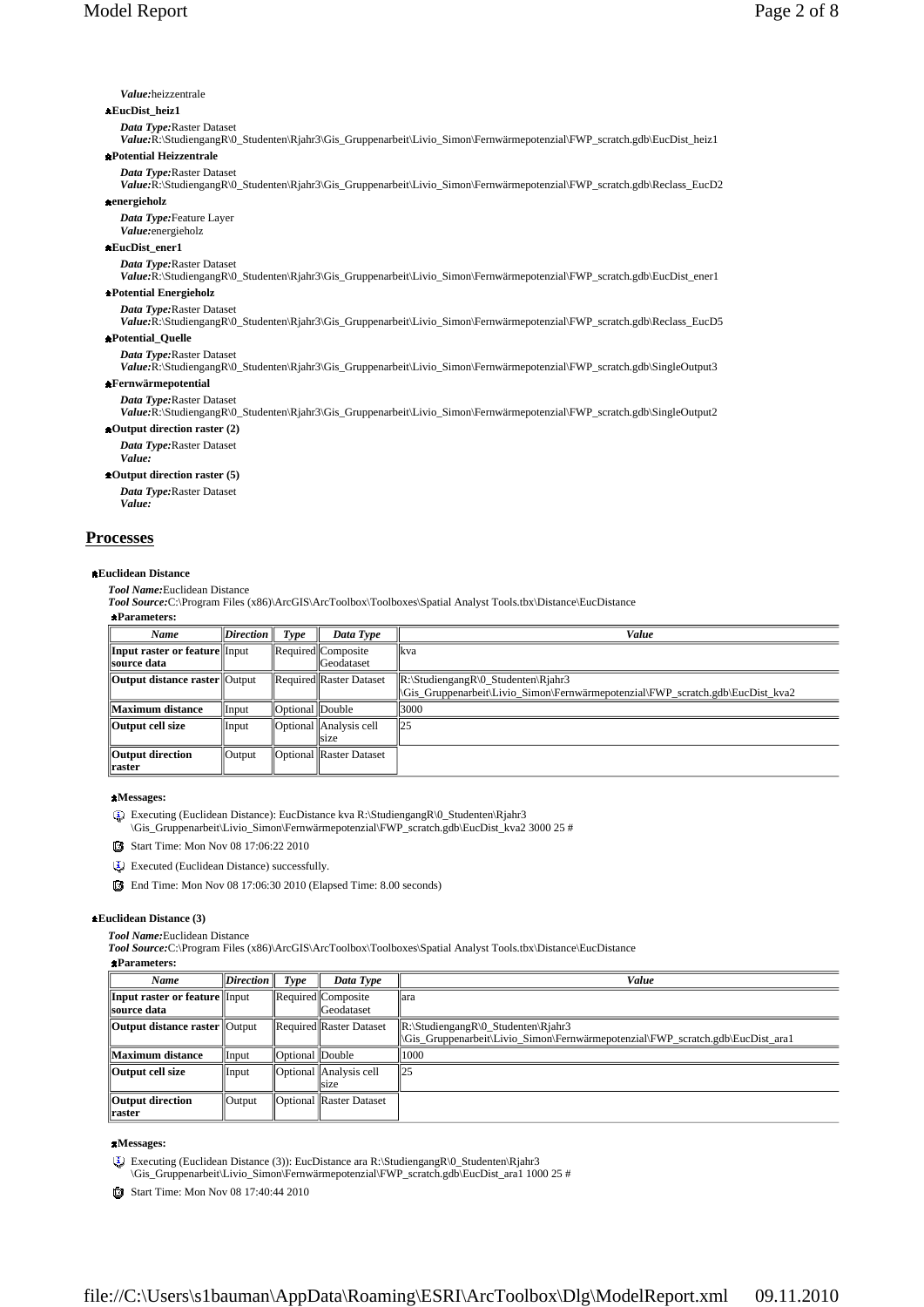- Executed (Euclidean Distance (3)) successfully.
- End Time: Mon Nov 08 17:40:52 2010 (Elapsed Time: 8.00 seconds)

### **Euclidean Distance (4)**

*Tool Name:*Euclidean Distance

*Tool Source:*C:\Program Files (x86)\ArcGIS\ArcToolbox\Toolboxes\Spatial Analyst Tools.tbx\Distance\EucDistance

**Parameters:** *Name Direction Type Data Type Value* **Input raster or feature source data** Input Required Composite **Geodataset** erdwaerme **Output distance raster** Output Required Raster Dataset R:\StudiengangR\0\_Studenten\Rjahr3 \Gis\_Gruppenarbeit\Livio\_Simon\Fernwärmepotenzial\FWP\_scratch.gdb\EucDist\_erdw1 **Maximum distance** Input Optional Double 500 **Output cell size I**nput **Optional** Analysis cell size 25 **Output direction raster** Output **Optional Raster Dataset** 

### **Messages:**

Executing (Euclidean Distance (4)): EucDistance erdwaerme R:\StudiengangR\0\_Studenten\Rjahr3 \Gis\_Gruppenarbeit\Livio\_Simon\Fernwärmepotenzial\FWP\_scratch.gdb\EucDist\_erdw1 500 25 #

- Start Time: Mon Nov 08 17:45:57 2010
- Executed (Euclidean Distance (4)) successfully.
- End Time: Mon Nov 08 17:46:06 2010 (Elapsed Time: 9.00 seconds)

#### **Feature to Raster (3)**

*Tool Name:*Feature to Raster

*Tool Source:*C:\Program Files (x86)\ArcGIS\ArcToolbox\Toolboxes\Conversion Tools.tbx\To Raster\FeatureToRaster

### **Parameters:**

| Name                        | $\vert$ <i>Direction</i> $\vert$ | Type                  | Data Type                                                      | Value                                                                                                                                                                      |
|-----------------------------|----------------------------------|-----------------------|----------------------------------------------------------------|----------------------------------------------------------------------------------------------------------------------------------------------------------------------------|
| Input<br><i>features</i>    | Input                            |                       | Required  Composite<br>Geodataset                              | Bebauung geeignet industrie                                                                                                                                                |
| Field                       | <i>llnput</i>                    | <b>Required Field</b> |                                                                | <b>AZC</b>                                                                                                                                                                 |
| <b>Output</b><br>  raster   | $\sqrt{\frac{1}{10}}$            |                       | Required Raster Dataset                                        | $\mathbb{R}\setminus$ Studiengang $\mathbb{R}\setminus 0$ _Studenten $\mathbb{R}$ jahr3<br>\Gis Gruppenarbeit\Livio Simon\Fernwärmepotenzial\FWP scratch.gdb\Feature NUTZ3 |
| Output cell<br><b>Isize</b> | Input                            |                       | $\vert$ Optional $\vert$ Analysis cell size $\vert$ $\vert$ 25 |                                                                                                                                                                            |

### **Messages:**

Executing (Feature to Raster (3)): FeatureToRaster Bebauung\_geeignet\_industrie AZC R:\StudiengangR\0\_Studenten\Rjahr3 \Gis\_Gruppenarbeit\Livio\_Simon\Fernwärmepotenzial\FWP\_scratch.gdb\Feature\_NUTZ3 25

Start Time: Mon Nov 08 17:24:42 2010

Executed (Feature to Raster (3)) successfully.

End Time: Mon Nov 08 17:24:50 2010 (Elapsed Time: 8.00 seconds)

#### **Reclassify (4)**

*Tool Name:*Reclassify

*Tool Source:*C:\Program Files (x86)\ArcGIS\ArcToolbox\Toolboxes\Spatial Analyst Tools.tbx\Reclass\Reclassify

### **Parameters:**

| Name                                             | Direction     | Type                  | Data Type                                 | Value                                                                                                                                                            |
|--------------------------------------------------|---------------|-----------------------|-------------------------------------------|------------------------------------------------------------------------------------------------------------------------------------------------------------------|
| Input raster                                     | Input         |                       | Required  Composite<br><b>IGeodataset</b> | $\mathbb{R}\setminus$ StudiengangR $\setminus$ O_Studenten $\setminus$ Rjahr3<br> Gis Gruppenarbeit Livio Simon Fernwärmepotenzial FWP scratch.gdb Feature NUTZ3 |
| Reclass field                                    | Input         | Required Field        |                                           | <b>AZC</b>                                                                                                                                                       |
| <b>Reclassification</b>                          | Input         | <b>Required Remap</b> |                                           | IH3H 50;I3H 50;IHOE 60;IH6H 80;IH8H 100;IH5H 70;I3N 50;I6N 80;IH4H 60;IH4N 60;I3 50;IH<br>  60;IH6N 80;IH3 50;NODATA 0                                           |
| <b>Output raster</b>                             | <b>Output</b> |                       | Required  Raster Dataset                  | $\mathbb{R}\setminus \text{Studenten}\$<br>\Gis Gruppenarbeit\Livio Simon\Fernwärmepotenzial\FWP scratch.gdb\Reclass Feat3                                       |
| <b>Change missing values</b> Input<br>∥to NoData |               | Optional Boolean      |                                           | false                                                                                                                                                            |

### **Messages:**

Executing (Reclassify (4)): Reclassify R:\StudiengangR\0\_Studenten\Rjahr3 \Gis\_Gruppenarbeit\Livio\_Simon\Fernwärmepotenzial\FWP\_scratch.gdb\Feature\_NUTZ3 AZC "IH3H 50;I3H 50;IHOE 60;IH6H 80;IH8H 100;IH5H 70;I3N 50;I6N 80;IH4H 60;IH4N 60;I3 50;IH4 60;IH6N 80;IH3 50;NODATA 0" R:\StudiengangR\0\_Studenten\Rjahr3 \Gis\_Gruppenarbeit\Livio\_Simon\Fernwärmepotenzial\FWP\_scratch.gdb\Reclass\_Feat3 DATA

- Start Time: Mon Nov 08 17:28:06 2010
- Executed (Reclassify (4)) successfully.
- End Time: Mon Nov 08 17:28:18 2010 (Elapsed Time: 12.00 seconds)

### **Feature to Raster (2)**

*Tool Name:*Feature to Raster

*Tool Source:*C:\Program Files (x86)\ArcGIS\ArcToolbox\Toolboxes\Conversion Tools.tbx\To Raster\FeatureToRaster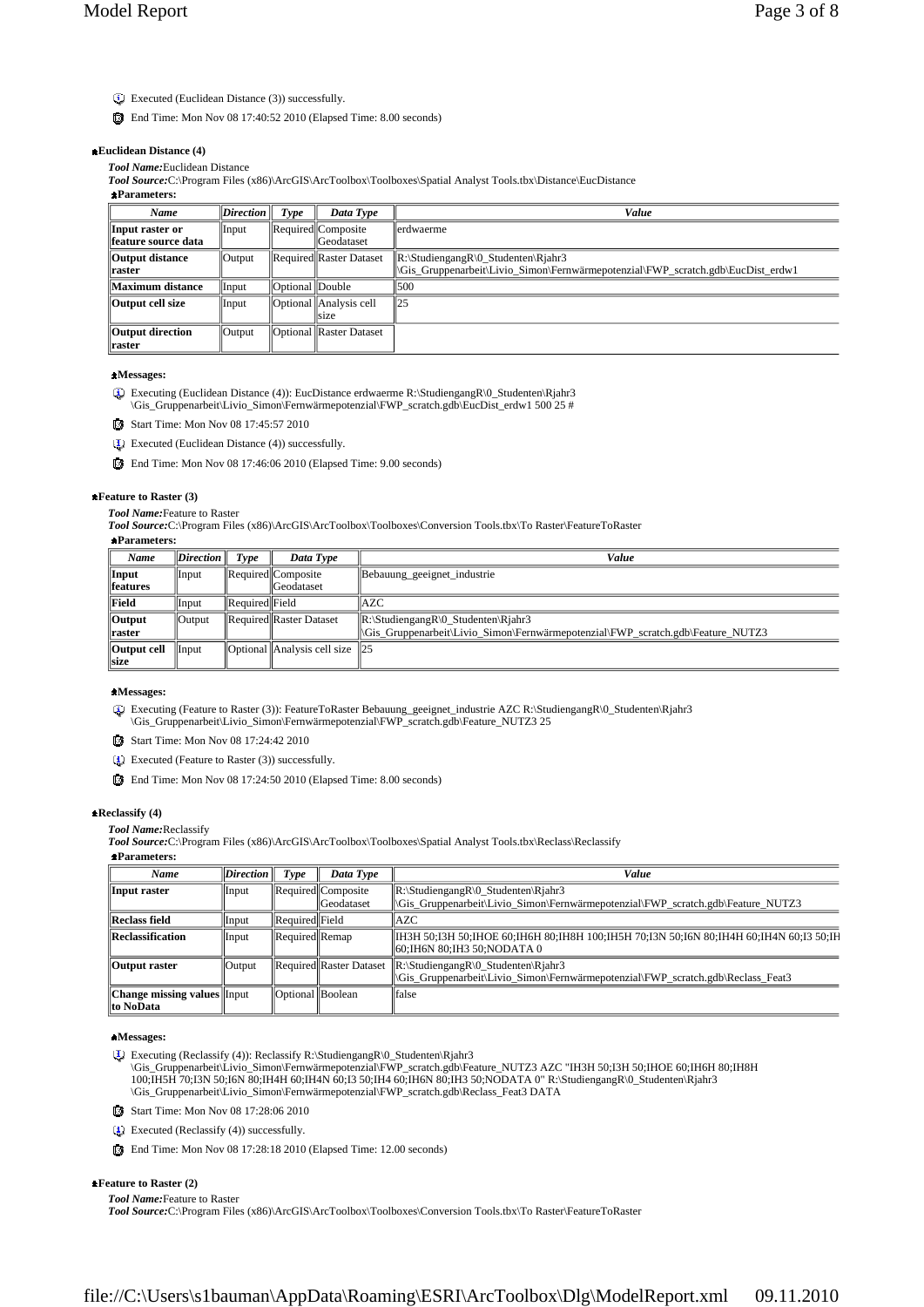### **Parameters:**

| Name        | $\vert$ <i>Direction</i> $\vert$ | Type           | Data Type                                              | Value                                                                                   |
|-------------|----------------------------------|----------------|--------------------------------------------------------|-----------------------------------------------------------------------------------------|
| Input       | Input                            |                | Required  Composite                                    | Bebauung geeignet wohnen                                                                |
| features    |                                  |                | Geodataset                                             |                                                                                         |
| Field       | Input                            | Required Field |                                                        | <b>AZC</b>                                                                              |
| Output      | Output                           |                | Required Raster Dataset                                | $\mathbb{R}\setminus$ Studiengang $\mathbb{R}\setminus 0$ _Studenten $\mathbb{R}$ jahr3 |
| raster      |                                  |                |                                                        | Gis Gruppenarbeit\Livio Simon\Fernwärmepotenzial\FWP scratch.gdb\Feature NUTZ2          |
| Output cell | Input                            |                | $\vert$ Optional $\vert$ Analysis cell size $\vert$ 25 |                                                                                         |
| size        |                                  |                |                                                        |                                                                                         |

### **Messages:**

Executing (Feature to Raster (2)): FeatureToRaster Bebauung\_geeignet\_wohnen AZC R:\StudiengangR\0\_Studenten\Rjahr3 \Gis\_Gruppenarbeit\Livio\_Simon\Fernwärmepotenzial\FWP\_scratch.gdb\Feature\_NUTZ2 25

Start Time: Mon Nov 08 17:14:32 2010

Executed (Feature to Raster (2)) successfully.

End Time: Mon Nov 08 17:14:41 2010 (Elapsed Time: 9.00 seconds)

### **Reclassify (3)**

*Tool Name:*Reclassify

*Tool Source:*C:\Program Files (x86)\ArcGIS\ArcToolbox\Toolboxes\Spatial Analyst Tools.tbx\Reclass\Reclassify

| <b>*Parameters:</b>                              |                  |                  |                                          |                                                                                                                                                                    |
|--------------------------------------------------|------------------|------------------|------------------------------------------|--------------------------------------------------------------------------------------------------------------------------------------------------------------------|
| Name                                             | $\bm{Direction}$ | Type             | Data Type                                | Value                                                                                                                                                              |
| Input raster                                     | Input            |                  | Required  Composite<br><b>Geodataset</b> | $\mathbb{R}:\$ Studiengang $\mathbb{R}\setminus 0$ _Studenten $\mathrm{R}$ jahr3<br>Gis Gruppenarbeit\Livio Simon\Fernwärmepotenzial\FWP scratch.gdb\Feature NUTZ2 |
| <b>Reclass field</b>                             | Input            | Required Field   |                                          | IAZC                                                                                                                                                               |
| Reclassification                                 | Input            | Required Remap   |                                          | WV3 60;W3N 60;WG3 60;WG4 80;W3 60;W4N 80;OW3 60;WG3N 60;W4 80;W3H 60;WG4N 80;V<br>60;WG5 100;O3 60;WV4 80;WV3N 60;NODATA 0                                         |
| Output raster                                    | Output           |                  |                                          | Required  Raster Dataset  R:\StudiengangR\0 Studenten\Right3<br>\Gis Gruppenarbeit\Livio Simon\Fernwärmepotenzial\FWP scratch.gdb\Reclass Feat2                    |
| <b>Change missing</b><br><b>values to NoData</b> | Input            | Optional Boolean |                                          | <b>false</b>                                                                                                                                                       |

### **Messages:**

Executing (Reclassify (3)): Reclassify R:\StudiengangR\0\_Studenten\Rjahr3

\Gis\_Gruppenarbeit\Livio\_Simon\Fernwärmepotenzial\FWP\_scratch.gdb\Feature\_NUTZ2 AZC "WV3 60;W3N 60;WG3 60;WG4 80;W3 60;W4N 80;QW3 60;WG3N 60;W4 80;W3H 60;WG4N 80;WG3H 60;WG5 100;Q3 60;WV4 80;WV3N 60;NODATA 0" R:\StudiengangR\0\_Studenten\Rjahr3\Gis\_Gruppenarbeit\Livio\_Simon\Fernwärmepotenzial\FWP\_scratch.gdb\Reclass\_Feat2 DATA

- Start Time: Mon Nov 08 17:17:03 2010
- Executed (Reclassify (3)) successfully.
- End Time: Mon Nov 08 17:17:15 2010 (Elapsed Time: 12.00 seconds)

### **Feature to Raster**

*Tool Name:*Feature to Raster

*Tool Source:*C:\Program Files (x86)\ArcGIS\ArcToolbox\Toolboxes\Conversion Tools.tbx\To Raster\FeatureToRaster

### **Parameters:**

| Name                           | $\mathbf{Direction}$ | Type            | Data Type                      | Value                                                                                   |
|--------------------------------|----------------------|-----------------|--------------------------------|-----------------------------------------------------------------------------------------|
| Input                          | Input                |                 | <b>Required</b> Composite      | Bebauung_geeignet_kern,zentru,oe                                                        |
| <i><u><b>Ifeatures</b></u></i> |                      |                 | Geodataset                     |                                                                                         |
| Field                          | Input                | Required  Field |                                | <b>AZC</b>                                                                              |
| <b>Output</b>                  | <i><b>Output</b></i> |                 | Required Raster Dataset        | $\mathbb{R}\setminus$ Studiengang $\mathbb{R}\setminus 0$ _Studenten $\mathbb{R}$ jahr3 |
| <b>Traster</b>                 |                      |                 |                                | Gis Gruppenarbeit Livio Simon Fernwärmepotenzial FWP scratch.gdb Feature NUTZ1          |
| Output cell                    | Input                |                 | Optional Analysis cell size 25 |                                                                                         |
| size                           |                      |                 |                                |                                                                                         |

### **Messages:**

Executing (Feature to Raster): FeatureToRaster Bebauung\_geeignet\_kern,zentru,oe AZC R:\StudiengangR\0\_Studenten\Rjahr3 \Gis\_Gruppenarbeit\Livio\_Simon\Fernwärmepotenzial\FWP\_scratch.gdb\Feature\_NUTZ1 25

- Start Time: Mon Nov 08 16:42:16 2010
- Executed (Feature to Raster) successfully.
- End Time: Mon Nov 08 16:42:28 2010 (Elapsed Time: 12.00 seconds)

### **Reclassify (2)**

*Tool Name:*Reclassify

*Tool Source:*C:\Program Files (x86)\ArcGIS\ArcToolbox\Toolboxes\Spatial Analyst Tools.tbx\Reclass\Reclassify

**Parameters:**

| Name                 | Direction    | Type            | Data Type                                 | Value                                                                                                                                                                       |
|----------------------|--------------|-----------------|-------------------------------------------|-----------------------------------------------------------------------------------------------------------------------------------------------------------------------------|
| Input raster         | Input        |                 | Required  Composite<br><b>C</b> eodataset | $\mathbb{R}\setminus$ Studiengang $\mathbb{R}\setminus 0$ _Studenten $\mathbb{R}$ jahr3<br>  Gis_Gruppenarbeit Livio_Simon Fernwärmepotenzial FWP_scratch.gdb Feature_NUTZ1 |
| <b>Reclass field</b> | Input        | Required  Field |                                           | AZC                                                                                                                                                                         |
| Reclassification     | <b>Input</b> | Required Remap  |                                           | OE 80;K3 60;Z4H 70;Z3H 60;Z5 80;Z3 60;Z6H 90;K4 70;Z7H 100;NODATA 0                                                                                                         |
| <b>Output raster</b> | Output       |                 | Required Raster Dataset                   | $\mathbb{R}\setminus\text{Studenten}\$<br>  Gis_Gruppenarbeit\Livio_Simon\Fernwärmepotenzial\FWP_scratch.gdb\Reclass_Feat1                                                  |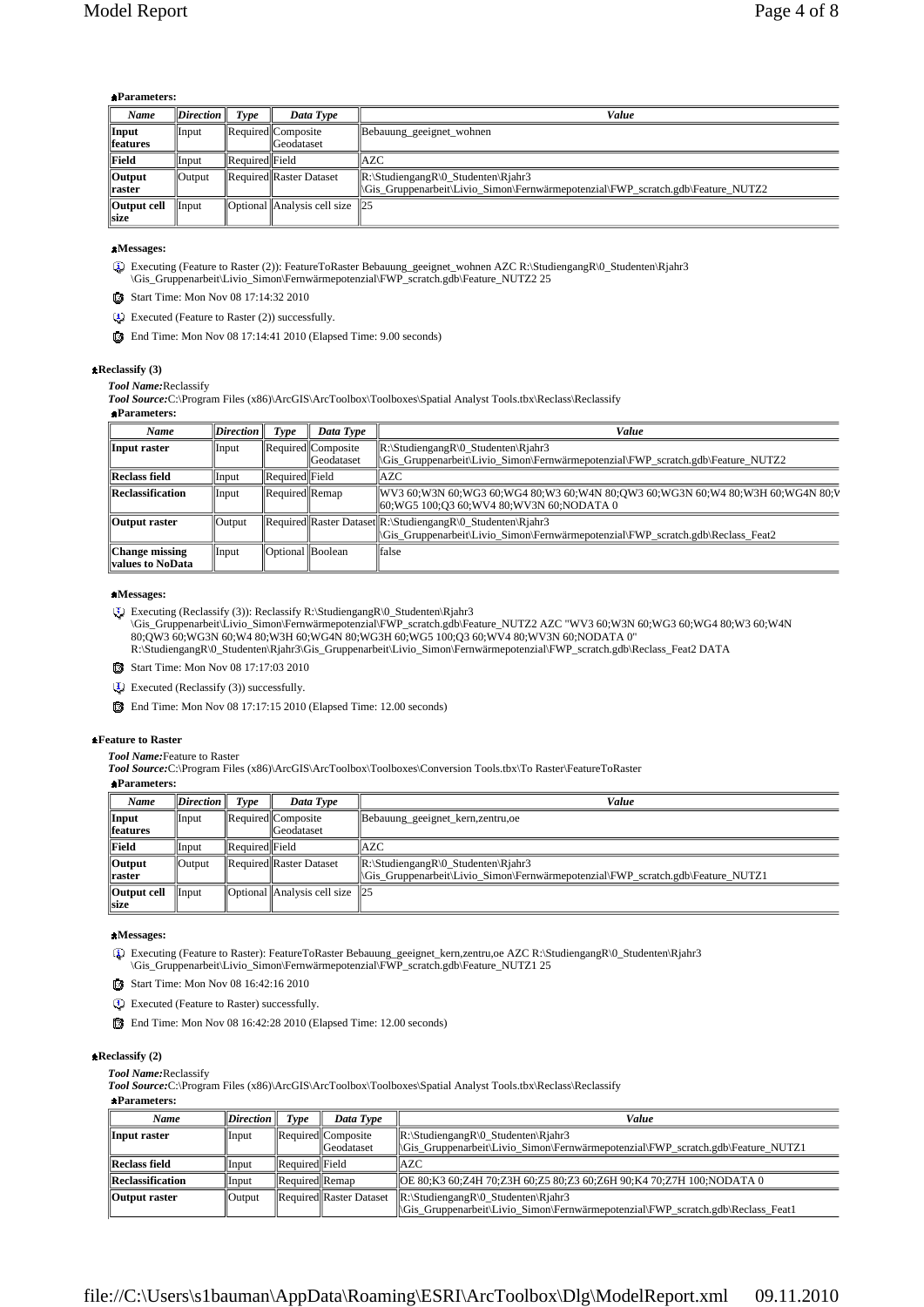| <sup>1</sup> Change<br>: missing values<br>. .<br>. | Input | ⊩⊂<br>ptiona.<br>שוו | "Boolean" | <b>Ifalse</b> |
|-----------------------------------------------------|-------|----------------------|-----------|---------------|
| to NoD                                              |       |                      |           |               |

### **Messages:**

- Executing (Reclassify (2)): Reclassify R:\StudiengangR\0\_Studenten\Rjahr3
- \Gis\_Gruppenarbeit\Livio\_Simon\Fernwärmepotenzial\FWP\_scratch.gdb\Feature\_NUTZ1 AZC "OE 80;K3 60;Z4H 70;Z3H 60;Z5 80;Z3 60;Z6H 90;K4 70;Z7H 100;NODATA 0" R:\StudiengangR\0\_Studenten\Rjahr3
	- \Gis\_Gruppenarbeit\Livio\_Simon\Fernwärmepotenzial\FWP\_scratch.gdb\Reclass\_Feat1 DATA
- Start Time: Mon Nov 08 17:01:04 2010
- Executed (Reclassify (2)) successfully.
- End Time: Mon Nov 08 17:01:15 2010 (Elapsed Time: 11.00 seconds)

#### **Single Output Map Algebra**

*Tool Name:*Single Output Map Algebra

*Tool Source:*C:\Program Files (x86)\ArcGIS\ArcToolbox\Toolboxes\Spatial Analyst Tools.tbx\Map Algebra\SingleOutputMapAlgebra **Parameters:**

| Name                  | $\mathbf{Direction}$ | Tvpe                | Data Type    | Value                                                                                                                                                                                                                                         |
|-----------------------|----------------------|---------------------|--------------|-----------------------------------------------------------------------------------------------------------------------------------------------------------------------------------------------------------------------------------------------|
| Map                   | Input                |                     |              | $\text{Recuireed}$   MapAlgebra  ((0.5 * Eignung_Industrie) + (1.5 * Eignung_Kern_Zentrum_Oe) + (1.25 * Eignung_Wohnen)) / 3.25                                                                                                               |
| Algebra               |                      |                     | Expression   |                                                                                                                                                                                                                                               |
| expression            |                      |                     |              |                                                                                                                                                                                                                                               |
| $\sqrt{\frac{1}{10}}$ | <b>Output</b>        | Required  Raster    |              | $\mathbb{R}\setminus\text{StudiengangR}\setminus\text{Studenten}\setminus\text{Rjahr3}\setminus\text{Gruppenarbeit}\cup\text{Livio_Simon}\text{Fernwärmepotenzial}\setminus\text{FWP_Scratch.gdb}\setminus\text{Singlo}\setminus\text{Grugb}$ |
| ∥raster               |                      |                     | Dataset      |                                                                                                                                                                                                                                               |
| Input                 | Input                | Optional   Multiple |              | $\mathbb{R}$ :\StudiengangR\0 Studenten\Rjahr3                                                                                                                                                                                                |
| raster or             |                      |                     | <b>Value</b> | Gis_Gruppenarbeit\Livio_Simon\Fernwärmepotenzial\FWP_scratch.gdb\Reclass_Feat3;R:\StudiengangR\0_Studentel\Fund{\frac{\frac{\frac{\frac{\frac{\frac{\frac{\frac{\frac{\frac{\frac{\frac{\frac{\frac{\frac{\frac{\frac{\frac{\f                |
| feature               |                      |                     |              | Gis_Gruppenarbeit\Livio_Simon\Fernwärmepotenzial\FWP_scratch.gdb\Reclass_Feat2;R:\StudiengangR\0_Studente\]                                                                                                                                   |
| lldata                |                      |                     |              | \Gis Gruppenarbeit\Livio Simon\Fernwärmepotenzial\FWP scratch.gdb\Reclass Feat1                                                                                                                                                               |

### **Messages:**

- Executing (Single Output Map Algebra): SingleOutputMapAlgebra "( (0.5 \* Eignung\_Industrie) + (1.5 \* Eignung\_Kern\_Zentrum\_Oe) + (1.25 \*
	- Eignung\_Wohnen) ) / 3.25" R:\StudiengangR\0\_Studenten\Rjahr3
	- \Gis\_Gruppenarbeit\Livio\_Simon\Fernwärmepotenzial\FWP\_scratch.gdb\SingleOutput1 R:\StudiengangR\0\_Studenten\Rjahr3<br>\Gis\_Gruppenarbeit\Livio\_Simon\Fernwärmepotenzial\FWP\_scratch.gdb\Reclass\_Feat3;R:\StudiengangR\0\_Studenten
	-
	- \Gis\_Gruppenarbeit\Livio\_Simon\Fernwärmepotenzial\FWP\_scratch.gdb\Reclass\_Feat1
- Start Time: Mon Nov 08 18:13:25 2010
- Executed (Single Output Map Algebra) successfully.
- End Time: Mon Nov 08 18:13:38 2010 (Elapsed Time: 13.00 seconds)

#### **Reclassify**

*Tool Name:*Reclassify

*Tool Source:*C:\Program Files (x86)\ArcGIS\ArcToolbox\Toolboxes\Spatial Analyst Tools.tbx\Reclass\Reclassify

#### **Parameters:**

| Name                                      | $\bf$ Direction | Type             | Data Type                                | Value                                                                                                                                                                                                                                                          |
|-------------------------------------------|-----------------|------------------|------------------------------------------|----------------------------------------------------------------------------------------------------------------------------------------------------------------------------------------------------------------------------------------------------------------|
| Input raster                              | Input           |                  | Required  Composite<br><b>Geodataset</b> | $\mathbb{R}\setminus$ Studiengang $\mathbb{R}\setminus 0$ _Studenten $\mathbb{R}$ jahr3<br>\Gis Gruppenarbeit\Livio Simon\Fernwärmepotenzial\FWP scratch.gdb\EucDist kva2                                                                                      |
| <b>Reclass field</b>                      | Input           | Required Field   |                                          | Value                                                                                                                                                                                                                                                          |
| <b>Reclassification</b>                   | Input           | Required Remap   |                                          | 0 150 100;150 300 95;300 450 90;450 600 85;600 750 80;750 900 75;900 1050 70;1050 1200 65;1200 135<br>l 60:1350 1500 55:1500 1650 50:1650 1800 45:1800 1950 40:1950 2100 35:2100 2250 30:2250 2400 25:240<br>20:2550 2700 15:2700 2850 10:2850 3000 5:NODATA 0 |
| <b>Output raster</b>                      | Output          | Required Raster  | <b>IDataset</b>                          | $\mathbb{R}$ :\StudiengangR\0 Studenten\Right3<br> Gis Gruppenarbeit Livio Simon Fernwärmepotenzial FWP scratch.gdb Reclass EucD1                                                                                                                              |
| <b>Change missing</b><br>values to NoData | Input           | Optional Boolean |                                          | <i>d</i> false                                                                                                                                                                                                                                                 |

### **Messages:**

Executing (Reclassify): Reclassify R:\StudiengangR\0\_Studenten\Rjahr3

\Gis\_Gruppenarbeit\Livio\_Simon\Fernwärmepotenzial\FWP\_scratch.gdb\EucDist\_kva2 Value "0 150 100;150 300 95;300 450 90;450 600 85;600 750 80;750 900 75;900 1050 70;1050 1200 65;1200 1350 60;1350 1500 55;1500 1650 50;1650 1800 45;1800 1950 40;1950 2100 35;2100 2250 30;2250 2400 25;2400 2550 20;2550 2700 15;2700 2850 10;2850 3000 5;NODATA 0" R:\StudiengangR\0\_Studenten\Rjahr3<br>\Gis\_Gruppenarbeit\Livio\_Simon\Fernwärmepotenzial\FWP\_scratch.gdb\Reclass\_EucD1 DATA

Start Time: Mon Nov 08 17:19:33 2010

Executed (Reclassify) successfully.

End Time: Mon Nov 08 17:19:46 2010 (Elapsed Time: 13.00 seconds)

### **Reclassify (7)**

*Tool Name:*Reclassify

*Tool Source:*C:\Program Files (x86)\ArcGIS\ArcToolbox\Toolboxes\Spatial Analyst Tools.tbx\Reclass\Reclassify

| Name                 | $\ Direction\ $ | Type            | Data Type                                | Value                                                                                                                                                                       |
|----------------------|-----------------|-----------------|------------------------------------------|-----------------------------------------------------------------------------------------------------------------------------------------------------------------------------|
| Input raster         | Input           |                 | Required  Composite<br><b>Geodataset</b> | $\mathbb{R}\setminus$ Studiengang $\mathbb{R}\setminus 0$ _Studenten $\mathbb{R}$ jahr3<br>  Gis_Gruppenarbeit Livio_Simon Fernwärmepotenzial FWP_scratch.gdb EucDist_erdw1 |
| <b>Reclass field</b> | Input           | Required  Field |                                          | <b>Value</b>                                                                                                                                                                |
| Reclassification     | Input           | Required  Remap |                                          | 0 50 100;50 100 90;100 150 80;150 200 70;200 250 60;250 300 50;300 350 40;350 400 30;400 4;<br>  500 10:NODATA 0                                                            |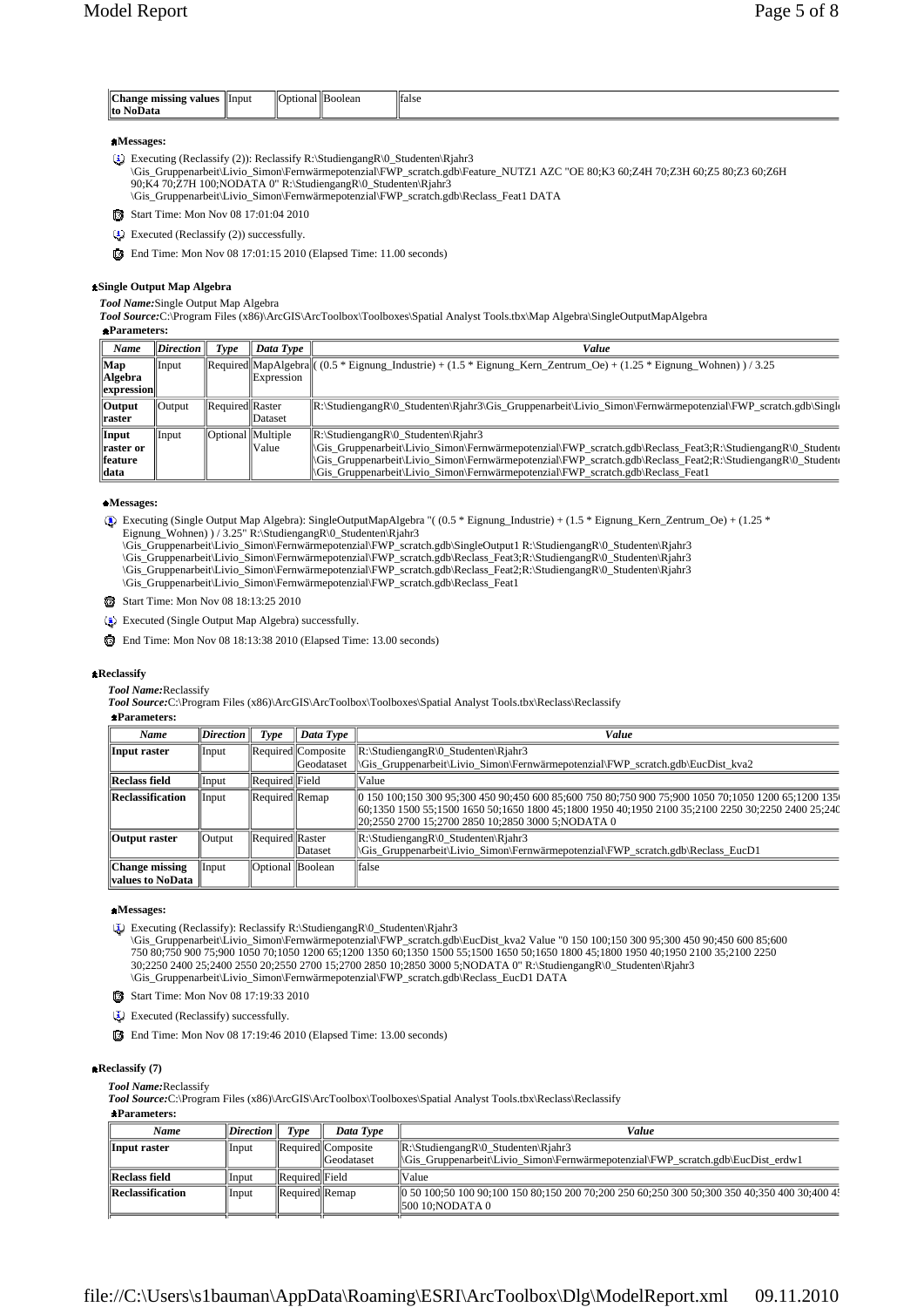| Output raster                                    | 'Output |                         | $\Re$ Required Raster Dataset $\Re$ : Studiengang R $\lozenge$ Studenten Right 3<br>$\ \$ Gis Gruppenarbeit\Livio Simon\Fernwärmepotenzial\FWP scratch.gdb\Reclass EucD4 |
|--------------------------------------------------|---------|-------------------------|--------------------------------------------------------------------------------------------------------------------------------------------------------------------------|
| <b>Change missing values</b> Input<br>lto NoData |         | <b>Optional</b> Boolean | false                                                                                                                                                                    |

### **Messages:**

- Executing (Reclassify (7)): Reclassify R:\StudiengangR\0\_Studenten\Rjahr3
- \Gis\_Gruppenarbeit\Livio\_Simon\Fernwärmepotenzial\FWP\_scratch.gdb\EucDist\_erdw1 Value "0 50 100;50 100 90;100 150 80;150 200 70;200 250 60;250 300 50;300 350 40;350 400 30;400 450 20;450 500 10;NODATA 0" R:\StudiengangR\0\_Studenten\Rjahr3 \Gis\_Gruppenarbeit\Livio\_Simon\Fernwärmepotenzial\FWP\_scratch.gdb\Reclass\_EucD4 DATA
- Start Time: Mon Nov 08 17:47:36 2010
- Executed (Reclassify (7)) successfully.
- End Time: Mon Nov 08 17:47:46 2010 (Elapsed Time: 10.00 seconds)

### **Reclassify (6)**

#### *Tool Name:*Reclassify

*Tool Source:*C:\Program Files (x86)\ArcGIS\ArcToolbox\Toolboxes\Spatial Analyst Tools.tbx\Reclass\Reclassify

**Parameters:**

| Name                                        | <b>Direction</b> | Type               | Data Type                                  | Value                                                                                                                                                                                                                          |
|---------------------------------------------|------------------|--------------------|--------------------------------------------|--------------------------------------------------------------------------------------------------------------------------------------------------------------------------------------------------------------------------------|
| Input raster                                | Input            |                    | Required  Composite <br><b>IGeodataset</b> | $\mathbb{R}\setminus$ Studiengang $\mathbb{R}\setminus 0$ _Studenten $\setminus$ Rjahr3<br>\Gis Gruppenarbeit\Livio Simon\Fernwärmepotenzial\FWP scratch.gdb\EucDist ara1                                                      |
| Reclass field                               | Input            | Required Field     |                                            | Value                                                                                                                                                                                                                          |
| <b>Reclassification</b>                     | Input            | Required Remap     |                                            | 0 50 100;50 100 95;100 150 90;150 200 85;200 250 80;250 300 75;300 350 70;350 400 65;400 450 60;45(<br>  55:500 550 50:550 600 45:600 650 40:650 700 35:700 750 30:750 800 25:800 850 20:850 900 15:900 950<br>1000 5:NODATA 0 |
| Output raster                               | Output           | Required Raster    | <b>IDataset</b>                            | $\mathbb{R}$ :\StudiengangR\0 Studenten\Rjahr3<br>  Gis_Gruppenarbeit Livio_Simon Fernwärmepotenzial FWP_scratch.gdb Reclass EucD3                                                                                             |
| <b>Change missing</b><br>  values to NoData | Input            | Optional   Boolean |                                            | <b>false</b>                                                                                                                                                                                                                   |

#### **Messages:**

Executing (Reclassify (6)): Reclassify R:\StudiengangR\0\_Studenten\Rjahr3

\Gis\_Gruppenarbeit\Livio\_Simon\Fernwärmepotenzial\FWP\_scratch.gdb\EucDist\_ara1 Value "0 50 100;50 100 95;100 150 90;150 200 85;200 250 80;250 300 75;300 350 70;350 400 65;400 450 60;450 500 55;500 550 50;550 600 45;600 650 40;650 700 35;700 750 30;750 800 25;800 850 20;850 900 15;900 950 10;950 1000 5;NODATA 0" R:\StudiengangR\0\_Studenten\Rjahr3 \Gis\_Gruppenarbeit\Livio\_Simon\Fernwärmepotenzial\FWP\_scratch.gdb\Reclass\_EucD3 DATA

- 
- Start Time: Mon Nov 08 17:43:17 2010
- Executed (Reclassify (6)) successfully.
- End Time: Mon Nov 08 17:43:27 2010 (Elapsed Time: 10.00 seconds)

### **Euclidean Distance (2)**

*Tool Name:*Euclidean Distance

*Tool Source:*C:\Program Files (x86)\ArcGIS\ArcToolbox\Toolboxes\Spatial Analyst Tools.tbx\Distance\EucDistance

**Parameters:**

| Name                                                | <i>Direction</i> | Type             | Data Type                                | Value                                                                                                                                                                     |
|-----------------------------------------------------|------------------|------------------|------------------------------------------|---------------------------------------------------------------------------------------------------------------------------------------------------------------------------|
| Input raster or feature Input<br><b>Source data</b> |                  |                  | Required  Composite<br><b>Geodataset</b> | lheizzentrale                                                                                                                                                             |
| <b>Output distance raster</b> Output                |                  |                  | Required Raster Dataset                  | $\mathbb{R}\setminus$ Studiengang $\mathbb{R}\setminus 0$ _Studenten $\setminus$ Rjahr3<br>Gis Gruppenarbeit\Livio Simon\Fernwärmepotenzial\FWP scratch.gdb\EucDist heiz1 |
| Maximum distance                                    | Input            | Optional  Double |                                          | 750                                                                                                                                                                       |
| Output cell size                                    | Input            |                  | Optional   Analysis cell<br>size         | ll25                                                                                                                                                                      |
| Output direction<br><b>Traster</b>                  | Output           |                  | Optional Raster Dataset                  |                                                                                                                                                                           |

### **Messages:**

Executing (Euclidean Distance (2)): EucDistance heizzentrale R:\StudiengangR\0\_Studenten\Rjahr3 \Gis\_Gruppenarbeit\Livio\_Simon\Fernwärmepotenzial\FWP\_scratch.gdb\EucDist\_heiz1 750 25 #

- Start Time: Tue Nov 09 14:08:30 2010
- Executed (Euclidean Distance (2)) successfully.
- End Time: Tue Nov 09 14:08:39 2010 (Elapsed Time: 9.00 seconds)

#### **Reclassify (5)**

*Tool Name:*Reclassify

*Tool Source:*C:\Program Files (x86)\ArcGIS\ArcToolbox\Toolboxes\Spatial Analyst Tools.tbx\Reclass\Reclassify

**Parameters:**

| Name                    | $\mathbf{D}$ <i>irection</i> | Type                  | Data Type                                                                | Value                                                                                                                                                                 |
|-------------------------|------------------------------|-----------------------|--------------------------------------------------------------------------|-----------------------------------------------------------------------------------------------------------------------------------------------------------------------|
| Input raster            | Input                        |                       | $\left \right $ Required $\left \right $ Composite<br><b>C</b> eodataset | $\mathbb{R}:\$ Studiengang $\mathbb{R}\setminus 0$ _Studenten $\mathbb{R}$ jahr3<br>  \Gis_Gruppenarbeit\Livio_Simon\Fernwärmepotenzial\FWP_scratch.gdb\EucDist_heiz1 |
| <b>Reclass field</b>    | Input                        | <b>Required Field</b> |                                                                          | Value                                                                                                                                                                 |
| <b>Reclassification</b> | Input                        | Required Remap        |                                                                          | $\parallel$ 0 75 100:75 150 90:150 225 80:225 300 70:300 375 60:375 450 50:450 525 40:525 600 30:600 6<br>  750 10:NODATA 0                                           |
| <b>Output raster</b>    | $\sqrt{\frac{1}{10}}$        |                       |                                                                          | Required  Raster Dataset   R:\StudiengangR\0_Studenten\Rjahr3                                                                                                         |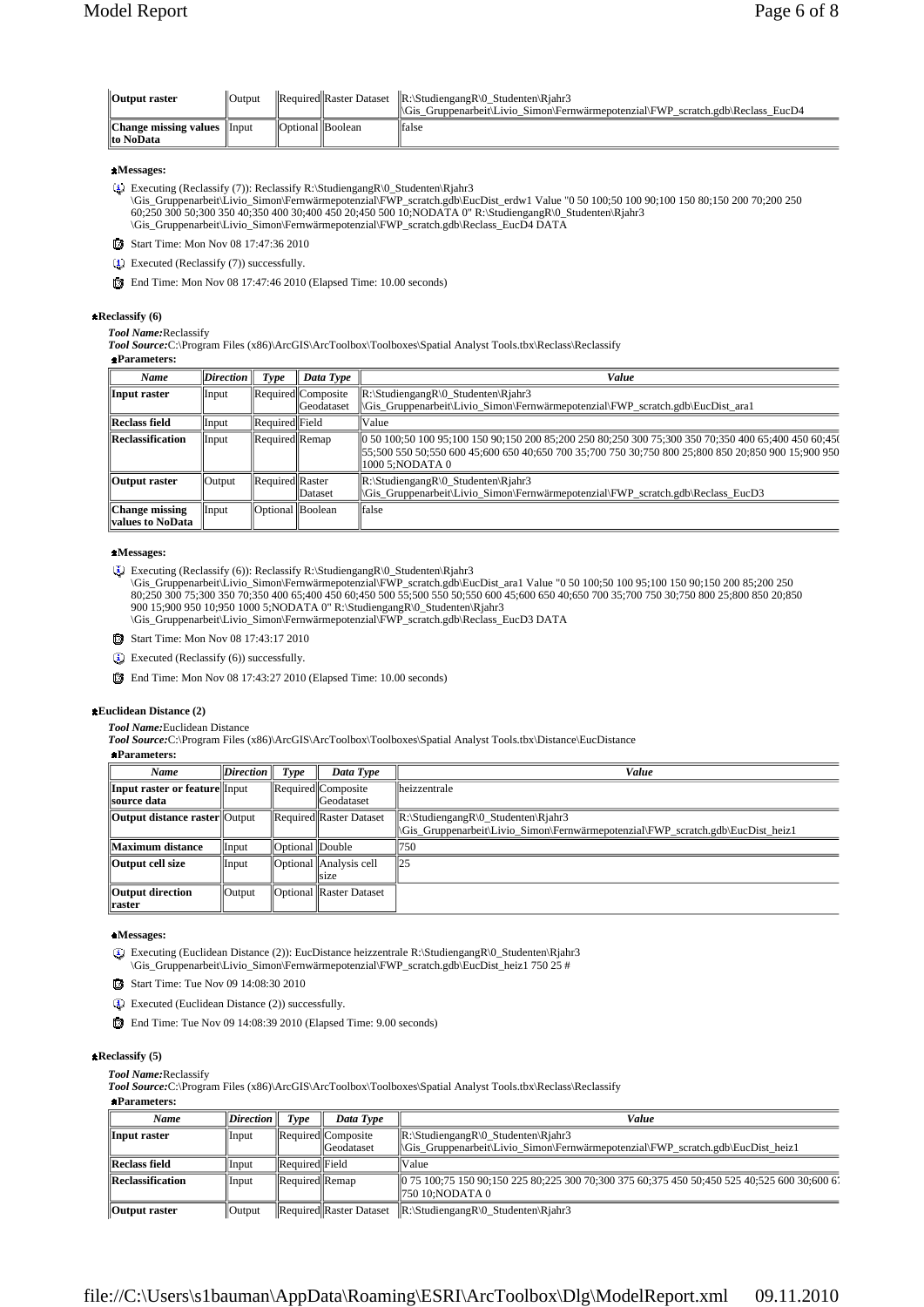|                       |                |                              | scratch.gdb\Reclass L<br>$EucD^{\sim}$<br>Simon\Fernwärmepotenzial\FWP<br><i>i r</i> uppenarbeit\Livio N.<br>\G1. |
|-----------------------|----------------|------------------------------|-------------------------------------------------------------------------------------------------------------------|
| Change missing values | <b>Illnput</b> | llО<br>nti∩nal<br>. <i>.</i> |                                                                                                                   |
| lto NoData            |                |                              |                                                                                                                   |

### **Messages:**

Executing (Reclassify (5)): Reclassify R:\StudiengangR\0\_Studenten\Rjahr3

\Gis\_Gruppenarbeit\Livio\_Simon\Fernwärmepotenzial\FWP\_scratch.gdb\EucDist\_heiz1 Value "0 75 100;75 150 90;150 225 80;225 300 70;300 375<br>60;375 450 50;450 525 40;525 600 30;600 675 20;675 750 10;NODATA 0" R:\StudiengangR\0\_ \Gis\_Gruppenarbeit\Livio\_Simon\Fernwärmepotenzial\FWP\_scratch.gdb\Reclass\_EucD2 DATA

Start Time: Tue Nov 09 14:11:53 2010

- Executed (Reclassify (5)) successfully.
- End Time: Tue Nov 09 14:12:03 2010 (Elapsed Time: 10.00 seconds)

### **Euclidean Distance (5)**

*Tool Name:*Euclidean Distance

*Tool Source:*C:\Program Files (x86)\ArcGIS\ArcToolbox\Toolboxes\Spatial Analyst Tools.tbx\Distance\EucDistance

### **Parameters:**

| Name                                                  | $\textit{Direction}$ | Type              | Data Type                               | Value                                                                                                                            |
|-------------------------------------------------------|----------------------|-------------------|-----------------------------------------|----------------------------------------------------------------------------------------------------------------------------------|
| <b>Input raster or feature</b> Input<br>  source data |                      |                   | Required Composite<br><b>Geodataset</b> | energieholz                                                                                                                      |
| <b>Output distance raster</b> Output                  |                      |                   | Required  Raster Dataset                | $\mathbb{R}$ :\StudiengangR\0 Studenten\Rjahr3<br>Gis Gruppenarbeit\Livio Simon\Fernwärmepotenzial\FWP scratch.gdb\EucDist ener1 |
| Maximum distance                                      | Input                | Optional   Double |                                         | 750                                                                                                                              |
| Output cell size                                      | Input                |                   | Optional Analysis cell<br>size          | 125                                                                                                                              |
| Output direction<br>  raster                          | Output               |                   | <b>Optional Raster Dataset</b>          |                                                                                                                                  |

### **Messages:**

Executing (Euclidean Distance (5)): EucDistance energieholz R:\StudiengangR\0\_Studenten\Rjahr3 \Gis\_Gruppenarbeit\Livio\_Simon\Fernwärmepotenzial\FWP\_scratch.gdb\EucDist\_ener1 750 25 #

Start Time: Tue Nov 09 14:08:13 2010

- Executed (Euclidean Distance (5)) successfully.
- End Time: Tue Nov 09 14:08:23 2010 (Elapsed Time: 10.00 seconds)

#### **Reclassify (8)**

*Tool Name:*Reclassify

*Tool Source:*C:\Program Files (x86)\ArcGIS\ArcToolbox\Toolboxes\Spatial Analyst Tools.tbx\Reclass\Reclassify

### **Parameters:**

| Name                                       | $\mathbf{Direction}$ | Tvpe             | Data Type                               | Value                                                                                                                                                                      |
|--------------------------------------------|----------------------|------------------|-----------------------------------------|----------------------------------------------------------------------------------------------------------------------------------------------------------------------------|
| Input raster                               | Input                |                  | Required Composite<br><b>Geodataset</b> | $\mathbb{R}\setminus$ Studiengang $\mathbb{R}\setminus 0$ _Studenten $\mathbb{R}$ jahr3<br> Gis_Gruppenarbeit\Livio_Simon\Fernwärmepotenzial\FWP_scratch.gdb\EucDist_ener1 |
| <b>Reclass field</b>                       | Input                | Required Field   |                                         | Value                                                                                                                                                                      |
| <b>Reclassification</b>                    | Input                | Required Remap   |                                         | 0 75 100;75 150 90;150 225 80;225 300 70;300 375 60;375 450 50;450 525 40;525 600 30;600 6<br>750 10:NODATA 0                                                              |
| Output raster                              | Output               |                  | Required Raster Dataset                 | $\mathbb{R}$ :\StudiengangR\0 Studenten\Right3<br>Gis Gruppenarbeit\Livio Simon\Fernwärmepotenzial\FWP scratch.gdb\Reclass EucD5                                           |
| <b>Change missing values</b><br>lto NoData | $\ $ Input           | Optional Boolean |                                         | false                                                                                                                                                                      |

#### **Messages:**

Executing (Reclassify (8)): Reclassify R:\StudiengangR\0\_Studenten\Rjahr3

\Gis\_Gruppenarbeit\Livio\_Simon\Fernwärmepotenzial\FWP\_scratch.gdb\EucDist\_ener1 Value "0 75 100;75 150 90;150 225 80;225 300 70;300 375<br>60;375 450 50;450 525 40;525 600 30;600 675 20;675 750 10;NODATA 0" R:\StudiengangR\0\_ \Gis\_Gruppenarbeit\Livio\_Simon\Fernwärmepotenzial\FWP\_scratch.gdb\Reclass\_EucD5 DATA

Start Time: Tue Nov 09 14:20:19 2010

Executed (Reclassify (8)) successfully.

End Time: Tue Nov 09 14:20:32 2010 (Elapsed Time: 13.00 seconds)

### **Single Output Map Algebra (3)**

*Tool Name:*Single Output Map Algebra

*Tool Source:*C:\Program Files (x86)\ArcGIS\ArcToolbox\Toolboxes\Spatial Analyst Tools.tbx\Map Algebra\SingleOutputMapAlgebra

**Parameters:**

| Name              | $\vert$ <i>Direction</i> | Type                | Data Type         | Value                                                                                                                                                                                                        |
|-------------------|--------------------------|---------------------|-------------------|--------------------------------------------------------------------------------------------------------------------------------------------------------------------------------------------------------------|
| Map               | Input                    |                     |                   | $\text{[Required][MapAlgebra]}$ (Potential KVA) + (0.5 * Potential Erdwaerme) + (Potenzial ARA) + (Potential Heizzentrale) + (Potential Energieh                                                             |
| <b>Algebra</b>    |                          |                     | <b>Expression</b> | 14.5                                                                                                                                                                                                         |
| expression        |                          |                     |                   |                                                                                                                                                                                                              |
| <b>Output</b>     | <b>Output</b>            | Required Raster     |                   | R:\StudiengangR\0_Studenten\Rjahr3\Gis_Gruppenarbeit\Livio_Simon\Fernwärmepotenzial\FWP_scratch.gdb\Single(                                                                                                  |
| <b>Traster</b>    |                          |                     | <b>Dataset</b>    |                                                                                                                                                                                                              |
| Input             | Input                    | Optional   Multiple |                   | $\mathbb{R}$ :\StudiengangR\0 Studenten\Right3                                                                                                                                                               |
| <b>Traster or</b> |                          |                     | Value             | Studengang R\0_Studentil\Livio_Simon\Fernwärmepotenzial\FWP_scratch.gdb\Reclass_EucD1;R:\Studiengang R\0_Studentil\Rivio_Gimon\Fernwärmepotenzial\FWP_scratch.gdb\Reclass_EucD1;R:\Studiengang R\0_Studentil |
| <b>feature</b>    |                          |                     |                   | Gis_Gruppenarbeit\Livio_Simon\Fernwärmepotenzial\FWP_scratch.gdb\Reclass_EucD4;R:\StudiengangR\0_Studente                                                                                                    |
| data              |                          |                     |                   | Gis_Gruppenarbeit Livio_Simon Fernwärmepotenzial FWP_scratch.gdb Reclass_EucD3;R: StudiengangR 0_Studente                                                                                                    |